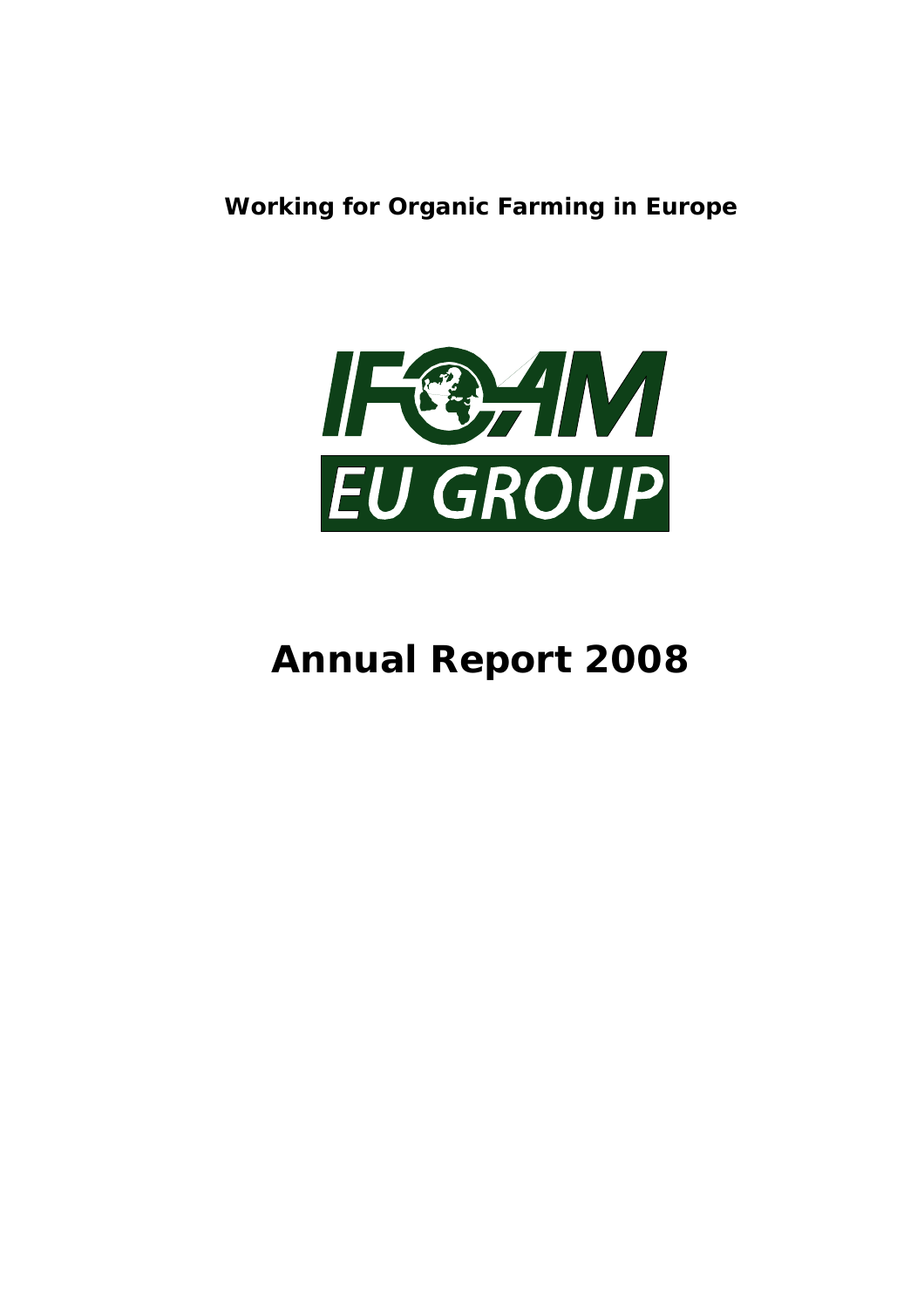

 *International Federation of Organic Agriculture Movements – EU Regional Group*

## *TABLE OF CONTENTS*

| <b>Letter from the President</b>                                                      | p.2  |
|---------------------------------------------------------------------------------------|------|
| 1. IFOAM EU Group: overview of activities in 2008                                     | p.3  |
| 2. Regulation work of IFOAM EU -<br>the new Organic Regulation and Implementing Rules | p.5  |
| 3. Policy Work                                                                        | p.6  |
| 3.1 CAP Health Check                                                                  | p.6  |
| 3.2 Rural development                                                                 | p.7  |
| 3.3 Ecolabelling                                                                      | p.8  |
| 3.4 Nutrition labelling                                                               | p.8  |
| 3.5 Cloning of animals for food                                                       | p.9  |
| 3.6 Non-GM seed threshold                                                             | p.9  |
| 3.7 GMO policy and food and feed prices                                               | p.9  |
| 3.8 Soil Directive                                                                    | p.10 |
| 4. Research                                                                           | p.10 |
| 4.1 TP Organics                                                                       | p.10 |
| 4.2 Research projects                                                                 | p.11 |
| <b>4.2.1 ORGAP</b>                                                                    | p.11 |
| <b>4.2.2 ORWINE</b>                                                                   | p.11 |
| 5. IFOAM EU Group in public                                                           | p.12 |
| 6. Finance                                                                            | p.14 |
| 7. Staff development                                                                  | p.14 |
| 8. List of board members                                                              | p.15 |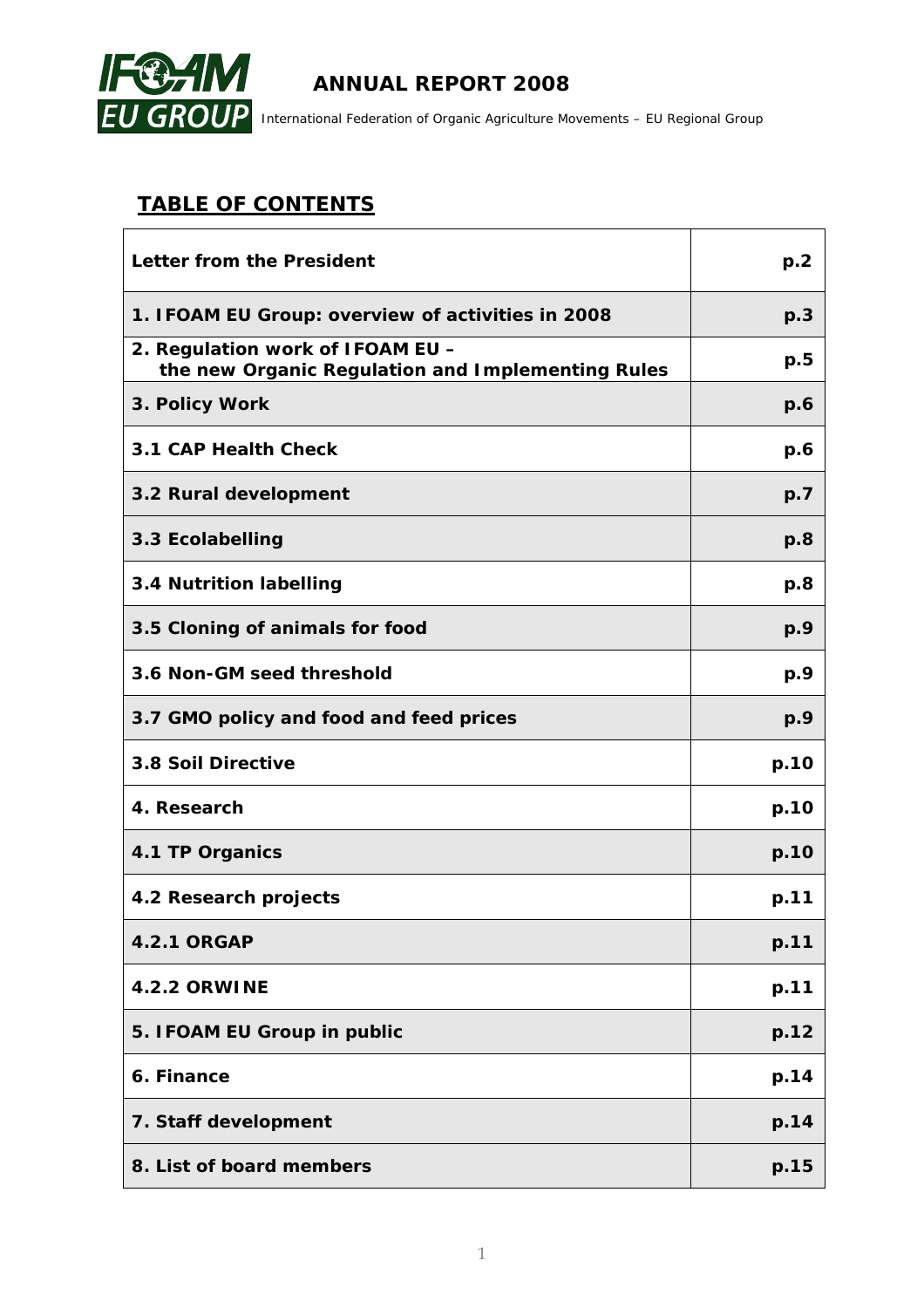

 *International Federation of Organic Agriculture Movements – EU Regional Group*

# *Letter from the President*

Dear reader,

I commend to you this 2008 Annual Report of the IFOAM EU Group.

It has been another year of intensive hard work and good progress. In particular, the implementing rules of the new organic regulation have dominated our activities. We have achieved much in this process, ensuring that the views of the European organic sector are heard in Brussels and their needs are taken into account. This is despite the tight deadlines imposed by the Commission which put extra pressure on our resources and our ability to respond effectively.

Through all this, we have continued to build on our good relations with Commission, Parliament and national officials and we are increasingly well received and respected.

With organic farming being an information-intensive system, research is critical. A key achievement in 2008 has been the gathering together, with ISOFAR, of a wide range of stakeholders to form an organic farming research technology platform. Whilst applauding it as a model technology platform, the European Commission shamefully refused to fund it in contrast to the other 34 technology platforms. However, thanks to the generosity of a number of sponsors we have modest funding to co-ordinate its work. Its first project was to produce a "Vision for an organic food and farming research agenda to 2025" through a comprehensive and inclusive 14 month consultation process.

The IFOAM EU Group is nothing without its members and I would like to thank you all for the important contribution that you make, both financially and in terms of technical input. Your support gives us the credibility and the resources to represent you. As our activities expand, we also depend on funding from other sources, including the European Commission and a wide range of organisations and foundations. I thank them all.

And all of this important work would not get done without the untiring commitment of the board members and the incredible dedication and unbelievably hard work of our small team in Brussels. I cannot thank them enough, for they make this organisation what it is.

It has been a huge privilege to lead the IFOAM EU Group and serve as its president. I step down knowing the strength of the organisation we have built up. I am confident that it will continue to grow in influence and effectiveness 'working for organic farming in Europe'.

Yours sincerely,

Francis Blake, President

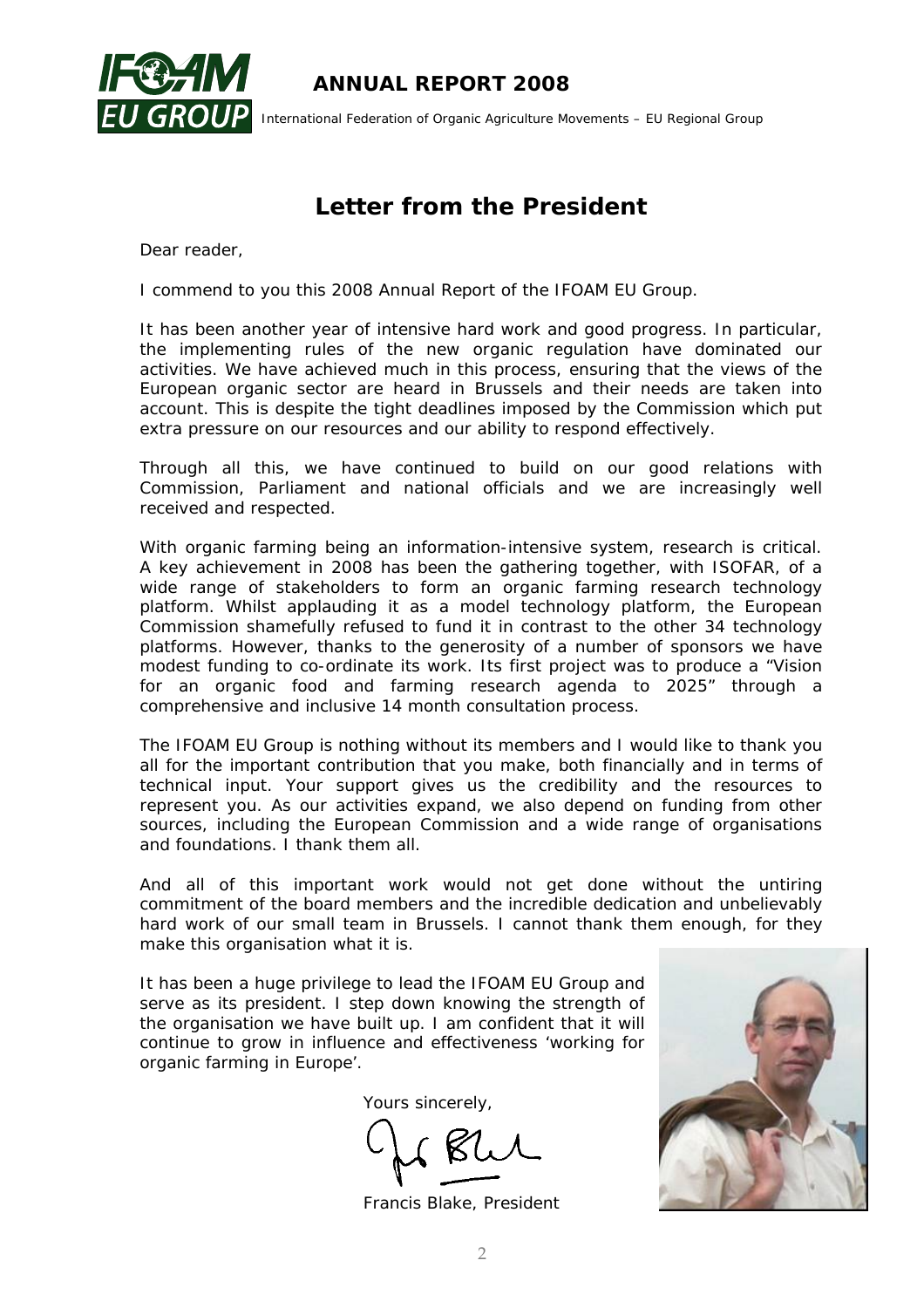

# *1. IFOAM EU Group: overview of activities in 2008*

In 2008 the IFOAM EU Group developed its work in already established as well as in new areas. In continuation of its core activities aiming to voice the interest of the organic movement in Europe, it kept its focus on the Organic Regulation and other relevant to the organic sector policy developments. Throughout the year it also involved on a bigger scale in the specific area of organic aquaculture and in the establishment of a platform to serve to the research needs of the sector.

During 2008 the IFOAM EU Group:

Ð Launched, together with thirty partner organisations, a **Technology Platform for Organic Research (TP Organics)** and published a **Vision for Organic Food and Farming** to identify the priorities for organic research in the next 15 years. In the second half of the year TP Organics started work on a Strategic Research Agenda. IFOAM EU Group also hosts the TP secretariat in its Brussels office.

Ð Formed an **Organic Aquaculture Expert Group** to create internal capacity to organise stakeholder input and exert influence in the process of formulation of the EU's Aquaculture Implementing Rules to the new Organic Regulation.

It continued its earlier activities by:

Ð Working on the **Implementing Rules for the new Organic Regulation 834/2007** and initialising in 2008 the preparation of a **Regulation Dossier** to inform the organic sector about the new operational framework in the EU as of January 2009.

Ð Participating in the work of seven **Advisory Groups of the European Commission** and feeding into the Commission's ongoing regulatory work on main points of relevance for the organic farming. In DG AGRI of the Commission that is the Advisory Groups on Organic Agriculture, Rural Development, Fruits and Vegetables, Quality of Agricultural Production and since 2008 - Agriculture and Environment. In DG SANCO – the Advisory Group on Food Chain and Animal and Plant Health. In DG MARE, also since 2008 - the Advisory Committee on Fisheries and Aquaculture.

Ð Holding **meetings with the Organic Unit of DG Agriculture** in the European Commission as well as with high-positioned officials in **DG Environment, DG Research and DG Sanco**.

Ð Organising **two seminars co-financed by the European Commission** – in April in Bulgaria and in September in Hungary IFOAM EU Group gathered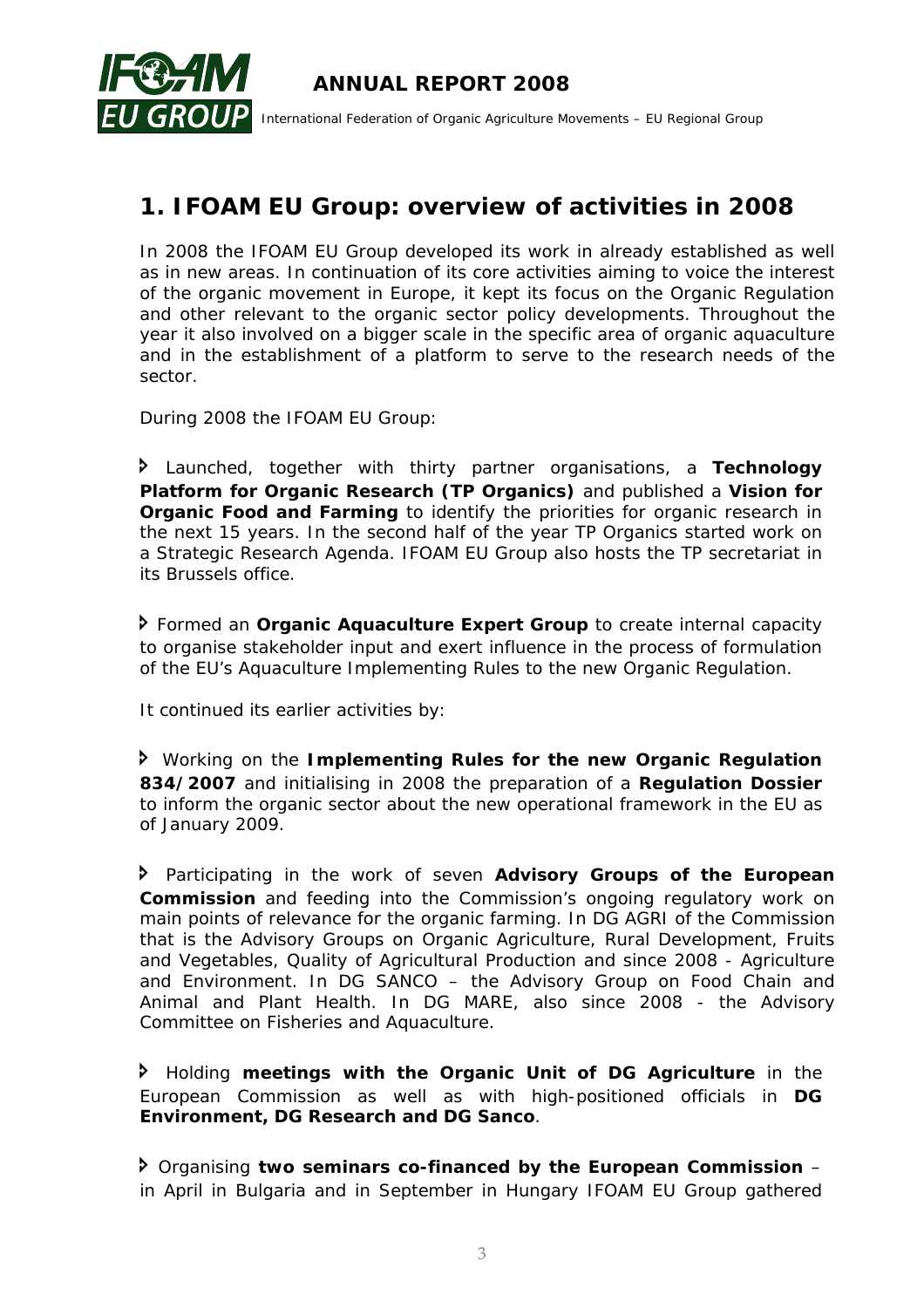

 *International Federation of Organic Agriculture Movements – EU Regional Group*

groups of experts to discuss the role of organic food and farming in the context of the current challenges of the agriculture policy in Europe.

Ð Continuing work on **EU-supported projects** (ORWINE, where IFOAM EU Group was part of the partner consortium, and CAP projects, where it was main contractor and beneficiary) and concluding the ORGAP project (partner) an organic policy project developed to provide scientific support for the implementation of the European Action Plan for Organic Food and Farming.

Ð **Organising discussions and/or presenting IFOAM EU Group and its standpoints** during the already traditional participation at events like BioFach, Organic Marketing Forum, Bioacademy, Green Week in Brussels, as well as other, non-regular events, like the international high-level conferences in Ukraine in April and in Cyprus in October 2008.



Left photo from right to left: the German board member of IFOAM EU Group Dr. Alexander Beck, the Head of the Organic Unit of the European Commission Jean‐ Francois Hulot, the Director and the President of IFOAM EU Group Marco Schlüter and Francis Blake, the Interim Executive Director of IFOAM International Diane Bowen and Richard Bates from DG Mare of the European Commission ‐ during the IFOAM EU‐organised workshop on the Organic Regulation, Nuremberg, BioFach 2008. Right photo: moment from the same workshop.

Ð On organisational level: IFOAM EU Group started in 2008 a **Strategy Process**, involving the board members of the Group, to define the future priorities and assess the challenges facing the organisation.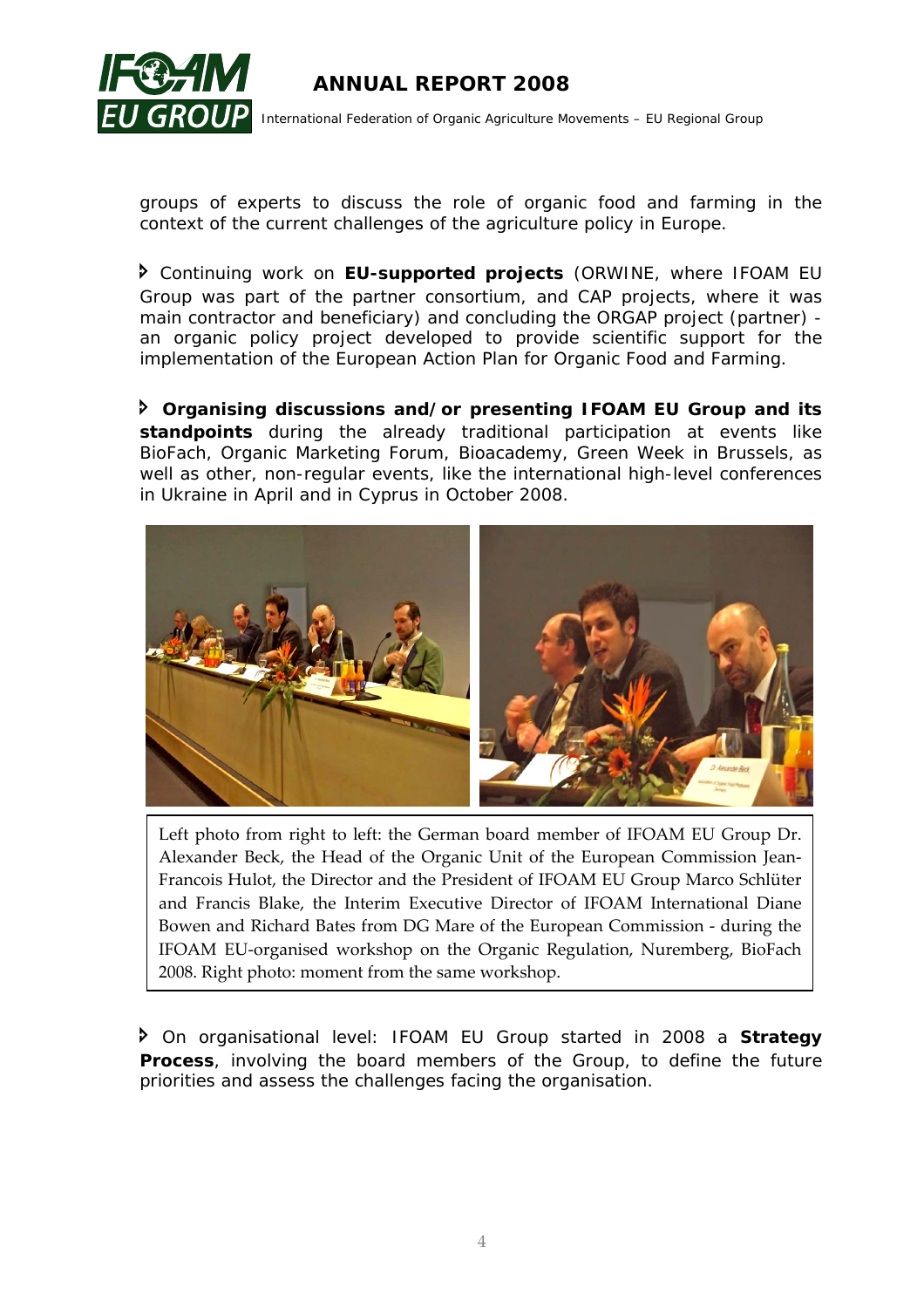

*GROUP International Federation of Organic Agriculture Movements – EU Regional Group* 

# *2. Regulation work of IFOAM EU – the new Organic Regulation and Implementing Rules*

The activities of IFOAM EU Group in 2008 in this area were dominated by the setting up of the **Implementing Rules for the EU Council Regulation 834/2007** – i.e. the detailing rules to the new Organic Regulation. Through its Brussels office - in a coordinating function, and EU-wide expert groups, IFOAM EU followed the process closely in order to consult and formulate members' positions and communicate the agreed positions to the EU institutions.

During the year, through its continuous involvement in the process of shaping the Implementing Rules, the IFOAM EU Group's role as a main representative and communicator of the organic movement's positions on EU level was maintained and further confirmed. This is especially seen in the reinforced cooperation with the European Commission.

Furthermore, the regulation work included informing and updating members and the organic sector on the relevant legislative processes and providing official regulation documents via the IFOAM EU revision info webpage.

In 2008, the IFOAM EU Group met regularly with representatives of the Organic Unit in DG AGRI of the Commission to discuss the Organic Regulation and the Implementing Rules. The meetings allowed for more immediate and in some ways more effective exchange of views, which, together with the written communications of the Group on crucial issues, led in a number of cases where improvements occurred within the Rules. The points which constitute an improvement from 'organic point of view' include for example the introduction of organic yeast in the Regulation in a way that ensures that yeast will be of organic origin, and the amendment to the calculation of organic ingredients.

In addition to that, EU Commission representatives took part in the IFOAM EU discussions and presentations at BioFach'08 *(see also p.4)*, and at the CAP Seminar in Hungary in September *(see also p.6 and 12).* Both occasions were well used to further exchange views on the Regulation.

The preparation of IFOAM EU positions came as a result of the active work of several expert networks coordinated by the Brussels office of the organisation. In addition to the **Regulation Group** and the **Aquaculture Group** of IFOAM EU, which were heavily involved in preparation of positions on the subsequent Commission proposals on the Implementing Rules, the **Specialist Group for Organic Processing (SGOP)** was also, especially in the spring of 2008, engaged in reviewing and issuing opinions on the Rules.

Big issues for SGOP were the arranging of a "new" counting system for recipes, installing appropriate transition times for labelling and the processing of yeast. The topic of yeast was finalised in December 2008. There have been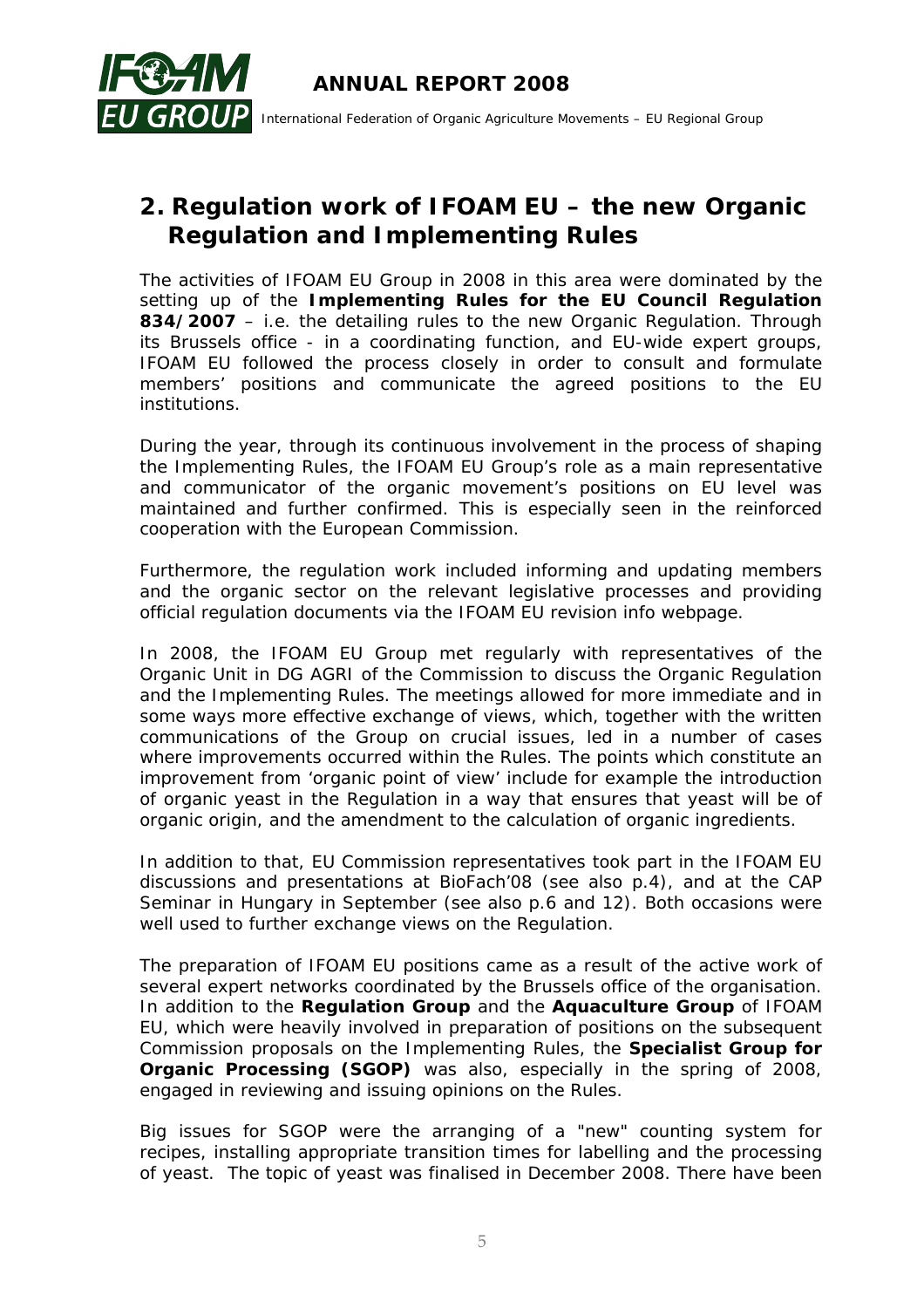

*GROUP* International Federation of Organic Agriculture Movements – EU Regional Group

also intensive exchange of information over market developments and discussions on fraud and contaminates.

To be of service to all involved with the organic food and farming, towards the end of the year IFOAM EU Group started the preparation of an **info-Dossier on the new Organic Regulation**. The Dossier, containing substantial expert work, was to be published and distributed for free in the first half of 2009 among all interested in the new legal framework for organics in the EU. It was decided to make available the Dossier in six languages (English, French, German, Greek, Czech and Polish), all of which downloadable from the website of the Group at www.ifoam-eu.org. In most languages the Dossier was to be provided in print as well.

Throughout 2008, to communicate and defend the organic interests, the IFOAM EU Group prepared and sent to the European institutions positions in the following areas:

#### **IFOAM EU positions towards policy makers in the EU:**

- ⇒ Several positions and letters on the general draft Implementing Rules to the Organic Regulation 834/2007
- ⇒ Several communications on the draft Implementing Rules for Imports
- ⇒ Several communications on the Implementing Rules for Organic Aquaculture and Organic Seaweed
- ⇒ Letter to the Commission regarding organic poultry production
- ⇒ Communication on the Implementing Rules for Organic Yeast

## *3. Policy Work*

#### *3.1 CAP Health Check*

In 2008 IFOAM EU Group devoted discussion time to the CAP Health Check during the two seminars it organised throughout the year. This was in addition to being continuously alert on the CAP developments.

In April the Group delivered a seminar in Bulgaria *(see also p.12)*, where more than 30 European experts from 21 countries looked into the future of organic food and farming in view of the current policy developments - CAP Health Check taking up a prominent place in the discussions. In September the Group continued the work on this topic, among others, during a seminar organised in a similar format and delivered in Hungary *(p.12)*.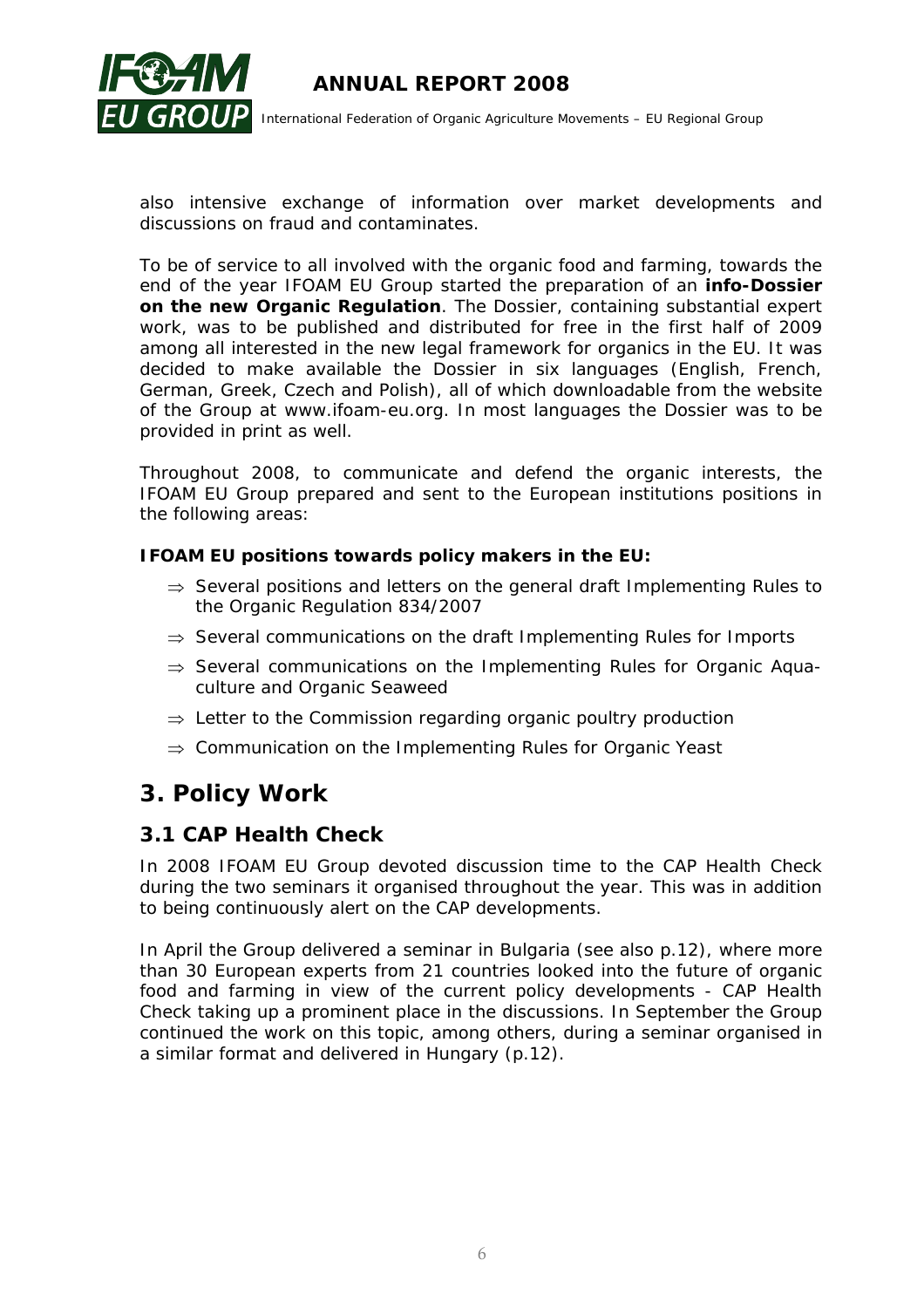

 *International Federation of Organic Agriculture Movements – EU Regional Group*



Left photo from right to left: the board member from Switzerland and the Director of IFOAM EU Group, Otto Schmid and Marco Schlüter, and the Bulgarian Deputy Minister of Agriculture Dimitar Peychev during the Bulgarian seminar's preliminary press conference in Sofia. Right photo: working session during the seminar in Hungary.

The experts called on the European Commission to **enforce higher mandatory modulation** (shifting funding from untargeted farm subsidies towards targeted support for sustainable farming) and to **change the single farm payments** so that it does not disadvantage the systems delivering high merits for society, notably the organic farming.

In May, on the occasion of the Commission's launch of the CAP Health Check proposals, the EU Group insisted once more for a **shift of more funding towards the organic farming within CAP** and the member states' rural development programmes, the obvious argument being that organic farming has an outstanding role in delivering to the aims of CAP.

In November, upon the decision of the EU Agriculture Council on CAP, IFOAM EU issued a statement expressing disappointment with the Council's decisions which watered down even further the Commission's proposals within the CAP Health Check. After the decision the attention moved to the discussions on CAP post-2013.

#### *3.2 Rural Development*

The rural development programmes under the so called second pillar of the CAP are one of the most important instruments to support organic food production and compensate it for the environmental benefits it delivers. Therefore it was logical that the IFOAM EU Group sent a delegation to contribute with the organic voice to the international conference **"Europe's rural areas in action: facing the challenges of tomorrow"**, organised by the European Commission in October. The conference was opened by the EU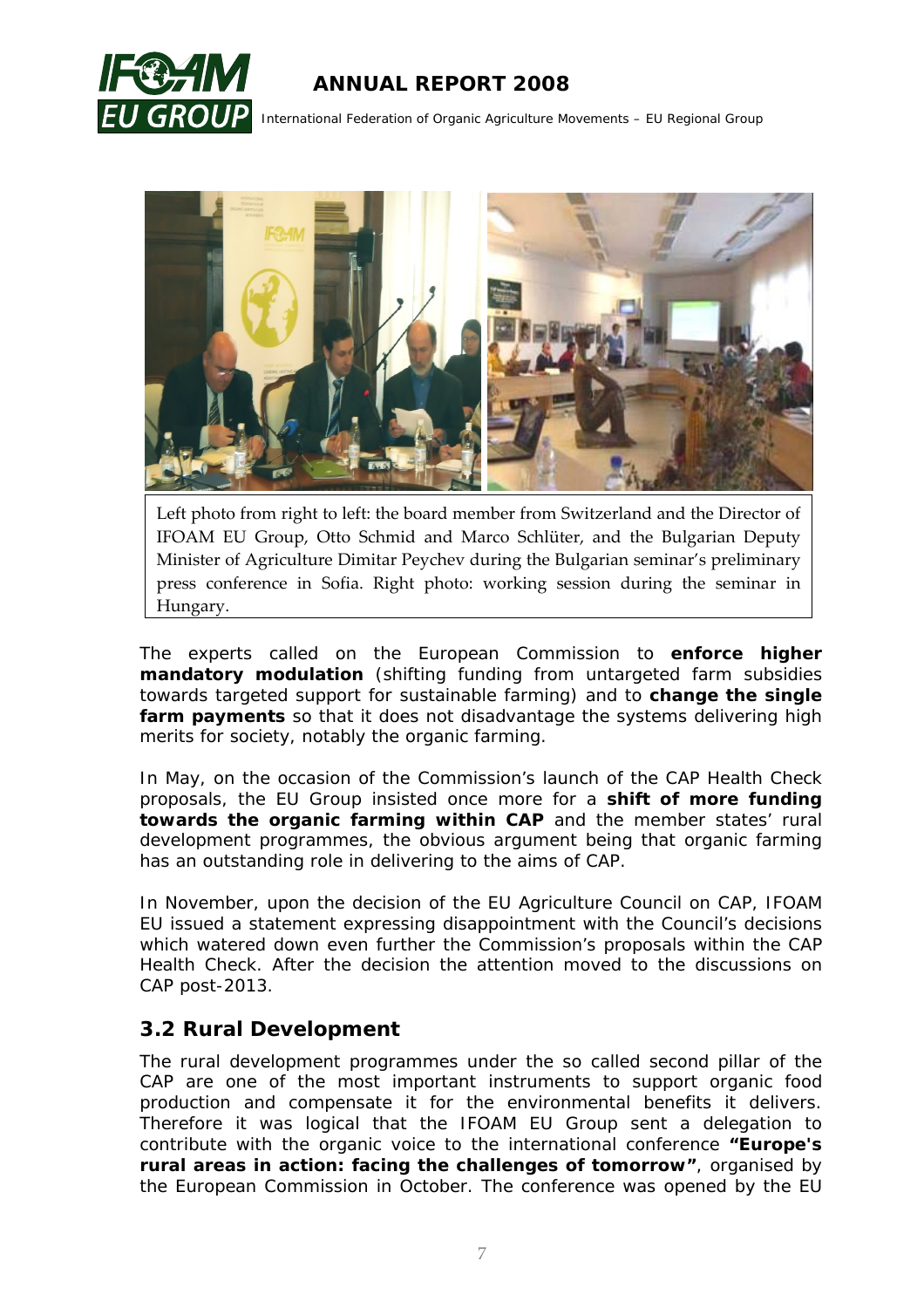

 *International Federation of Organic Agriculture Movements – EU Regional Group*

Agriculture Commissioner Fischer Boel and attended by high level representtative from the EU Commission and Parliament.



The IFOAM EU Group's Director Marco Schlüter (second row, center) and German board member Thomas Dosch (second row, right), who took part in the conference, used the opportunity to also visit the Cyprus organic sector and strengthen its involvement within the IFOAM EU Group.

On the picture: in front of the organic shop of Savvas Mouzakis and his wife (first raw), owners of the company Green Marketing.

## *3.3 Ecolabelling*

The Commission's proposal for an EU Ecolabel was back to discussion in end-July when DG Environment of the Commission sent to the European Parliament and the Council a Proposal for a Regulation on a Community Ecolabel scheme (COM (2008) 401/3). With regards to the food products, the regulation was meant to apply to processed food and to the products of fishing and aquaculture.

The IFOAM EU Group is in favour of higher environmental protection but assessed the proposal as problematic due to the **risk of confusing consumers more than informing them**. The Group expressed this position in a Letter to DG Environment in October 2008 pointing to the concerns of the organic sector that, first, if the scheme is accepted, there is a great deal of risk for the consumers to wrongly presume that products bearing 'Ecolabel' are organic, and second, if the Ecolabel includes only organic food, it would compete with the mandatory EU logo (from 1 July 2010).

## *3.4 Nutrition (traffic light) Labelling*

The Commissions' proposal for a new EU regulation on Nutrition Labelling also kept the Group's attention in 2008. The Commission proposed in the beginning of the year to substitute the present voluntary criteria for Nutrition Labelling with a mandatory nutritional labelling scheme – this was one of the provisions of the proposed new EU Regulation on the Provision of Food Information to Consumers.

The proposal included the so called 'traffic light system' which involved 'mandatory declaration' at the front of the product pack of the levels of energy, fat, saturates, sugar and salt expressed in a simple colour-coded way.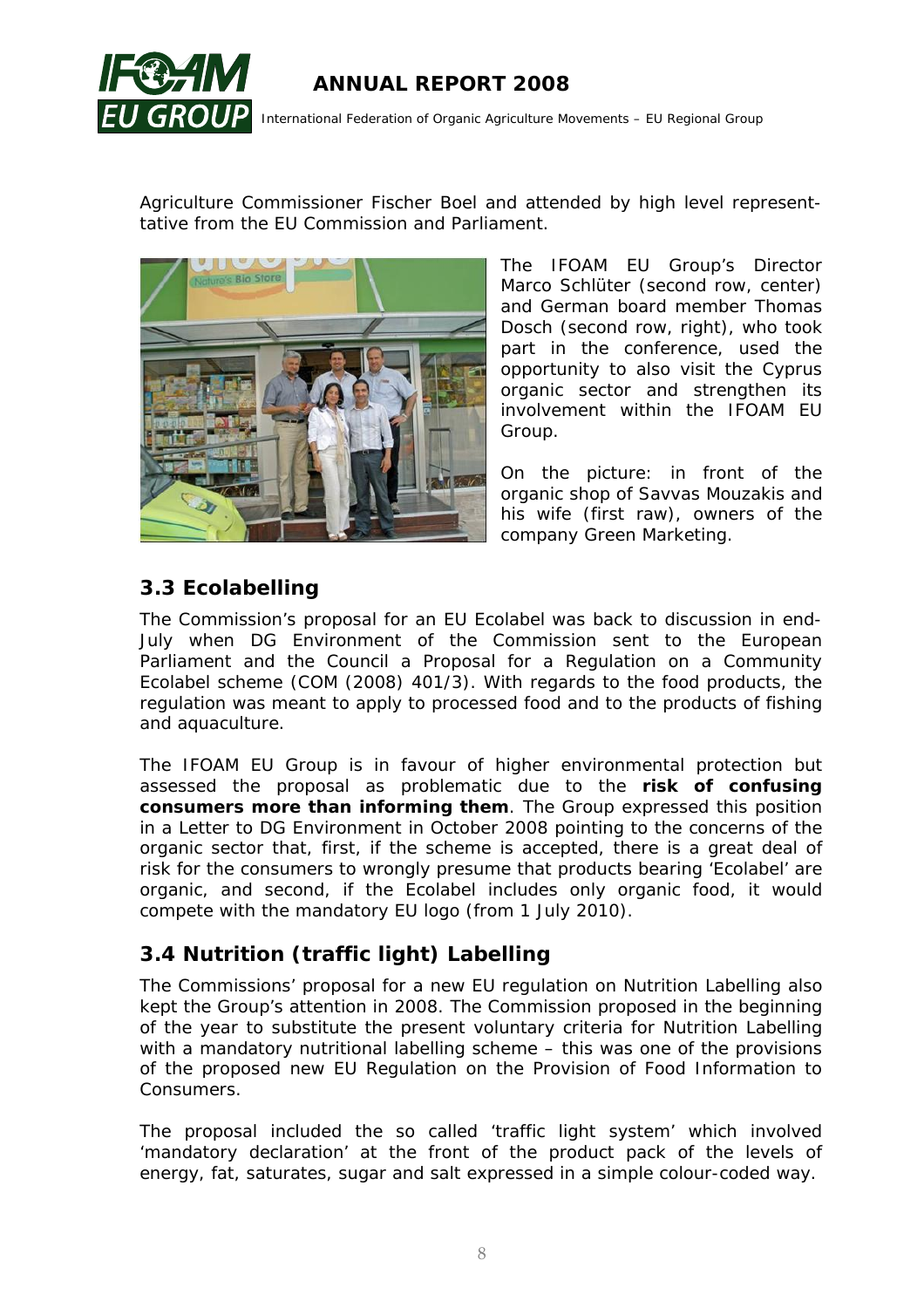

*GROUP* International Federation of Organic Agriculture Movements – EU Regional Group

**The IFOAM EU Group opposes the 'traffic light' system.** The Group expressed this position in a letter to DG SANCO of the European Commission in the middle of November. The letter stated that the organic sector promotes a holistic quality view on food which includes aspects such as natural vitamins, vital quality, animal welfare, fair trade, etc. The 'traffic light' system not only does not consider such qualities, but also de facto gives preference to fatreduced, artificially sweetened, fibre enriched and highly processed foods.

#### *3.5 Cloning of animals for food*

In the beginning of March IFOAM EU Group joined an action against cloning of animals for food. The Group and 11 other organisations sent an open letter, addressed to the EU Commission President Barroso, calling on the Commission and the EU Member States to introduce a **ban on the cloning of animals for food production**, and on the import and sale of imported food products from cloned animals and their offspring.

In end-April members of the Brussels office of IFOAM EU took part in an informal meeting of organisations concerned with animal cloning, which discussed possible future actions.

#### *3.6 Non-GM seed threshold*

The IFOAM EU Group has for years been defending the position of **labelling threshold for non-GM seed at the detection limit.** The Group held in 2008 meetings with representatives of DG Environment to communicate its positions, and commented on the results of the questionnaire on the issue.

The EU Environment Council approved in December 2008 its GMO Conclusions agreeing that there is a need for "one or more labelling thresholds for the adventitious presence of authorised GMOs in conventional seeds". The thresholds were to reflect "the lowest practicable, proportionate and functional levels for all economic operators".

On the occasion of the December conclusions, the IFOAM EU Group welcomed the fact that the Council took into account for the first time the socio-economic implications of placing on the market of GMOs, but reiterated its position that only a threshold at the detection limit is acceptable.

#### *3.7 GMO policy and food and feed prices*

Together with like-minded organisations, IFOAM EU Group sent in the second half of April a common statement to the members of the European Parliament, calling for **investigation on the real reasons for the food and feed price increases** – instead of linking the increasing prices to unrelated issues, specifically the GMO regime in Europe.

The statement pointed to the causes for the observed price increase and the lack of evidence to suggest that the GMO regime in Europe is one of them, and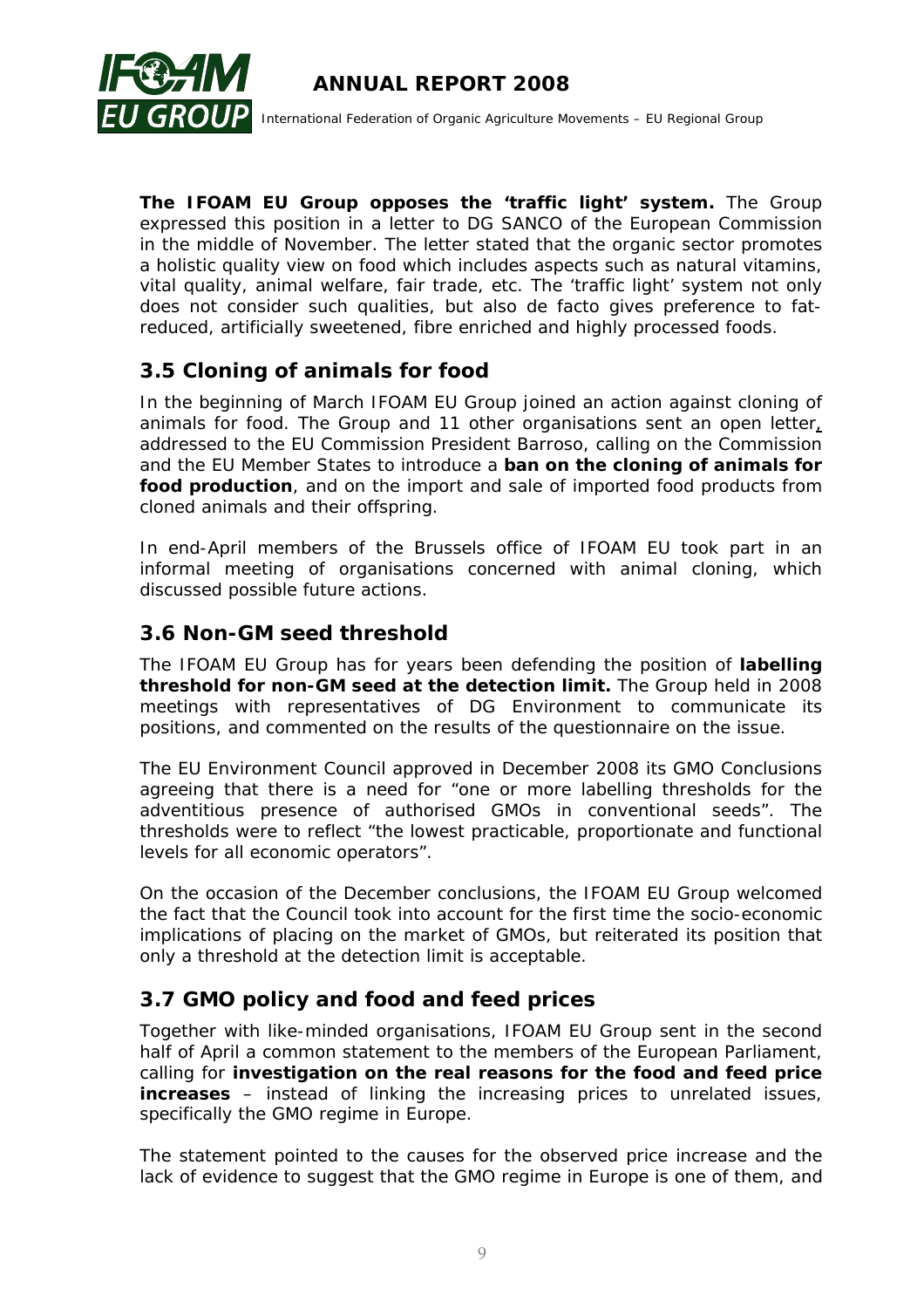

called to the Parliament to ensure that the EU resists pressures to weaken its GMO regulations.

## *3.8 Soil Directive*

In 2008, the IFOAM EU Group followed closely the political process towards an EU Soil Directive. The IFOAM EU Group emphasised already in 2007 the **need for a better soil protection on European level**. The IFOAM EU Group participated and contributed with a speaker in a workshop organised by the European Environmental Bureau in July. After the French Presidency ended without real progress the IFOAM EU Group decided to continue putting efforts on this issue in 2009.

# *4. Research*

#### *4.1 TP Organics*

'TP Organics' is a **Technology Research Platform on organic food and farming**, which was established and officially launched in 2008 with the active participation of the IFOAM EU Group, as a new tool for defining research priorities, above all within the EU Research Framework Programmes, in favour of the much needed organic research.



The launch of TP Organics on December  $2<sup>nd</sup>$  at the permanent representation of the Check Republic in Brussels. The launch took place under the auspices of the Check Ministry of Agriculture and was attended by partners, representatives of Brussels NGOs and the EU institutions, and journalists. Left photo: part of the audience. Right photo from right to left: Marco Schlüter (IFOAM EU Group), Nic Lamplin (International Society of Organic Agriculture Research ‐ ISOFAR), Otto Schmid (Research Institute of Organic Farming ‐ FiBL, IFOAM EU Group's board member), presenting the goals of the platform, and Jiri Urban, Vice Minister of Agriculture of the Check Republic.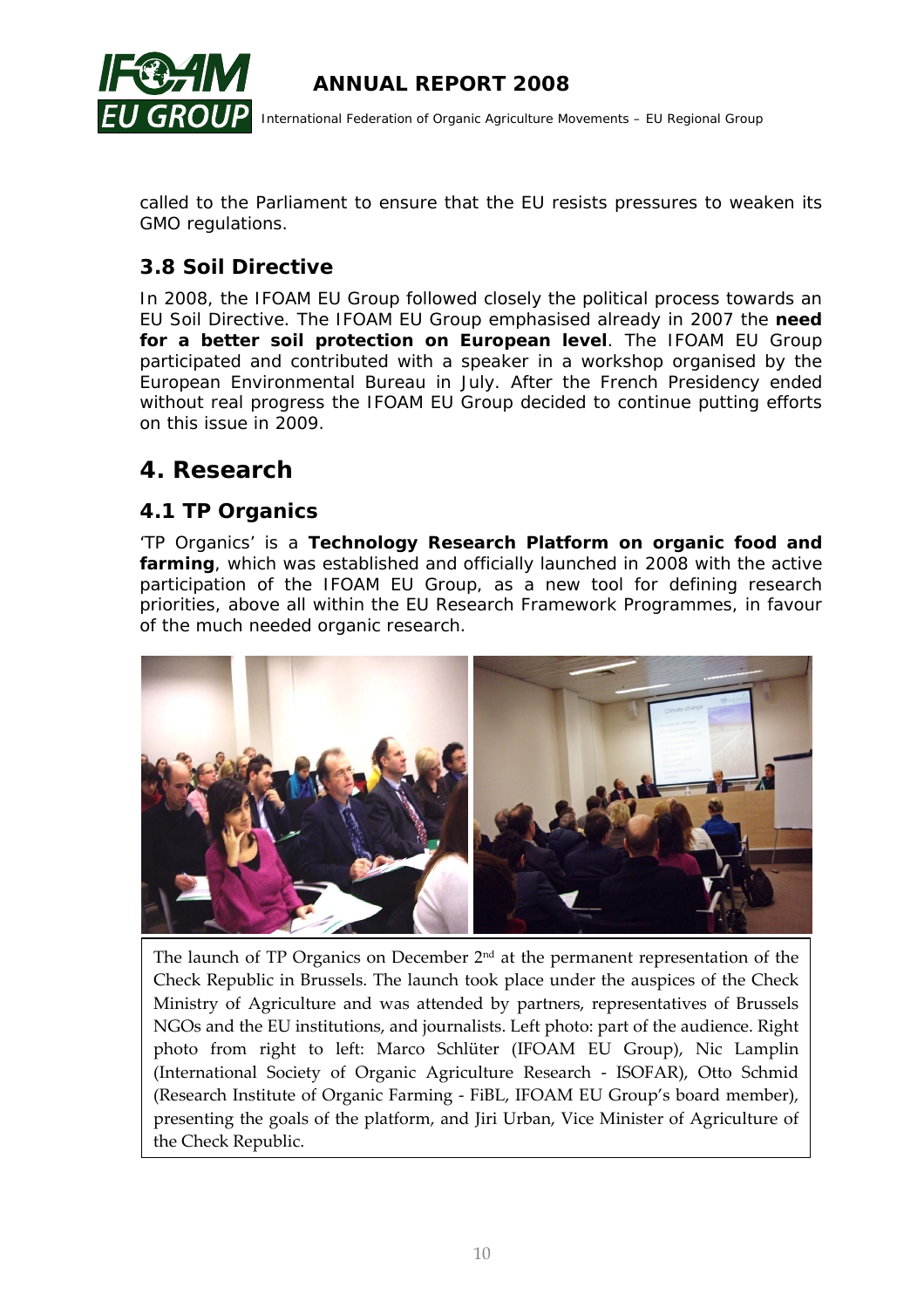

**GROUP** International Federation of Organic Agriculture Movements – EU Regional Group

Initiated by IFOAM EU Group and ISOFAR and supported by a growing number of partners, in 2008, after several consultation rounds, the TP published its first major document – a **'Vision for an Organic Food and Farming Research Agenda to 2025'**.

To facilitate the communication between its members and coordinate the common work, a TP **Secretariat was organised and a TP Coordinator employed in mid-2008. Both were based in the Brussels office of the IFOAM EU Group**. In the second half of the year the Secretariat arranged working groups, involving scientists and stakeholders, for each of the three main research priorities formulated by the Vision document:

- $\Rightarrow$  Empowerment of rural area
- $\Rightarrow$  Eco functional intensification
- $\Rightarrow$  Food for health and well-being

The Secretariat also maintains a website and a stakeholder forum at: www.tporganics.eu

Towards the end of the year, TP Organics planned out an intensive agenda for its future work, involving series of workshops to hear and collect ideas for research in the area of organic food and farming and subsequently shape them up in a document containing concrete research proposals.

#### *4.2 Research projects*

#### *4.2.1 ORGAP*

In April 2008 the three-year EU-funded project ORGAP concluded with **guidelines for successful organic action plans' development and evaluation**. The project outputs were published and presented at the July meeting of the Standing Committee on Organic Farming in Brussels. IFOAM EU had been part of the project consortium since 2005.

ORGAP – "European Action Plan of Organic Food and Farming – Development of criteria and procedures for the evaluation of the EU Action Plan for Organic Agriculture", did major work on the **methodology to evaluate the EU action plan** in this area, but it also made an extensive research on the numerous organic action plans developed on national and regional levels in Europe. This background research, and the wealth of input from experts and stakeholders, was used for the development of a **practical manual** (IFOAM EU Group was one of the producers) and **evaluation toolbox** (ORGAPET) – two main project outputs designed to support the initiation, elaboration, implementation and evaluation of EU and national action plans for organic food and farming.

#### *4.2.2 ORWINE*

The EU-funded research project ORWINE experienced a busy last third project year. The aims of the project are to provide **technical expertise for the**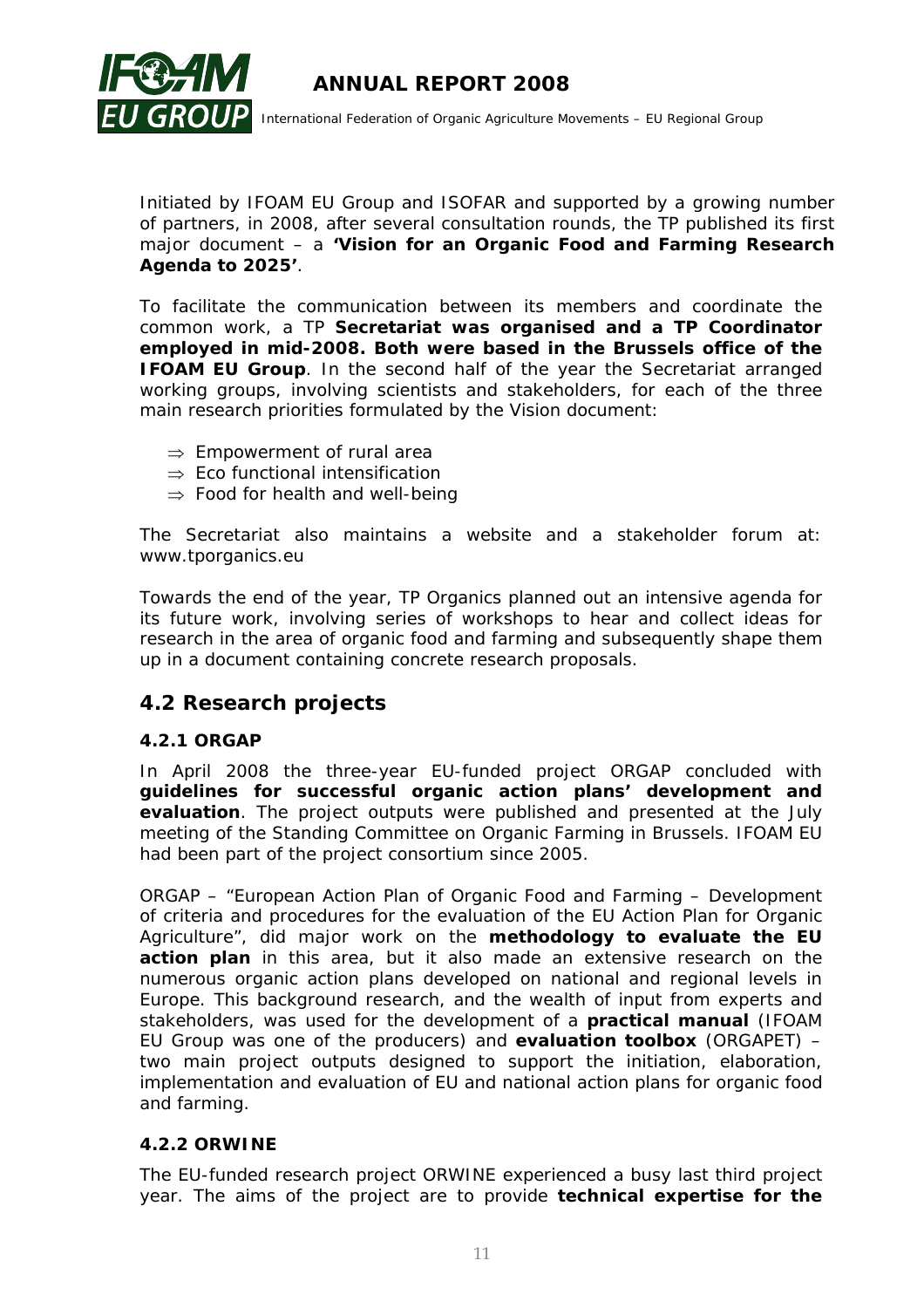

*I* **GROUP** International Federation of Organic Agriculture Movements – EU Regional Group

#### **development of the EU legislative framework** for organic wine-making and to work out a **code of good practice for organic viticulture and winemaking**.

The project partners from all over Europe came together in two project meetings in spring 2008 and further stakeholders were involved in the European Project Advisory Committee (EPAC) meeting in May 2008. In December 2008 the project was presented to the Standing Committee on Organic Farming. Moreover, a survey on the most important issues has been widely circulated among organic wine producers in Europe as one of the project activities to collect grassroots input.

In 2008 the project could already draw conclusions, some of which are:

- ⇒ Most producers and traders wish to have an EU Regulation on Organic Wine which clearly defines its identity.
- $\Rightarrow$  Consumers are attracted by the organic concept, but there is a lack of knowledge on the differences with conventional wine.
- $\Rightarrow$  Organic wine must compete with conventional wine on the market, therefore its quality must at least be comparable.
- $\Rightarrow$  A zero-input regulation (i.e. to forbid the use of any additives and processing aids in wine-making) would impose on producers a nonacceptable commercial risk.
- $\Rightarrow$  It is possible to drastically reduce the use of chemical additives through a coherent application of soft technologies (i.e. biological tools, oxygen and temperature management, physical treatments).

IFOAM EU Group has been involved in ORWINE since 2006. The project will be concluded in 2009 with a Recommendation to the European Commission regarding the organic wine production.

## *5. IFOAM EU in public*

IFOAM EU Group was present in public throughout the 2008 thanks to the organisation and delivery of well-attended seminars in two of the new EU member states, through its presentation at two large events - patronaged by the Group in the last years, via its participation at conferences and events, as well as by means of its regular communications not only to its members but also to the wider public.

In April 2008, with co-financing from the European Commission, the EU Group delivered a **seminar on "The future of organic food and farming within the context of the European Organic Action Plan and the CAP Health Check"** *(see also p.6)* in Plovdiv, Bulgaria, which attracted considerable attention. With similar success, and again with the financial support of the Commission, it organised in September in Hortobagy, Hungary, a **seminar on the "Sustainable agriculture in Europe - the role of organic food and**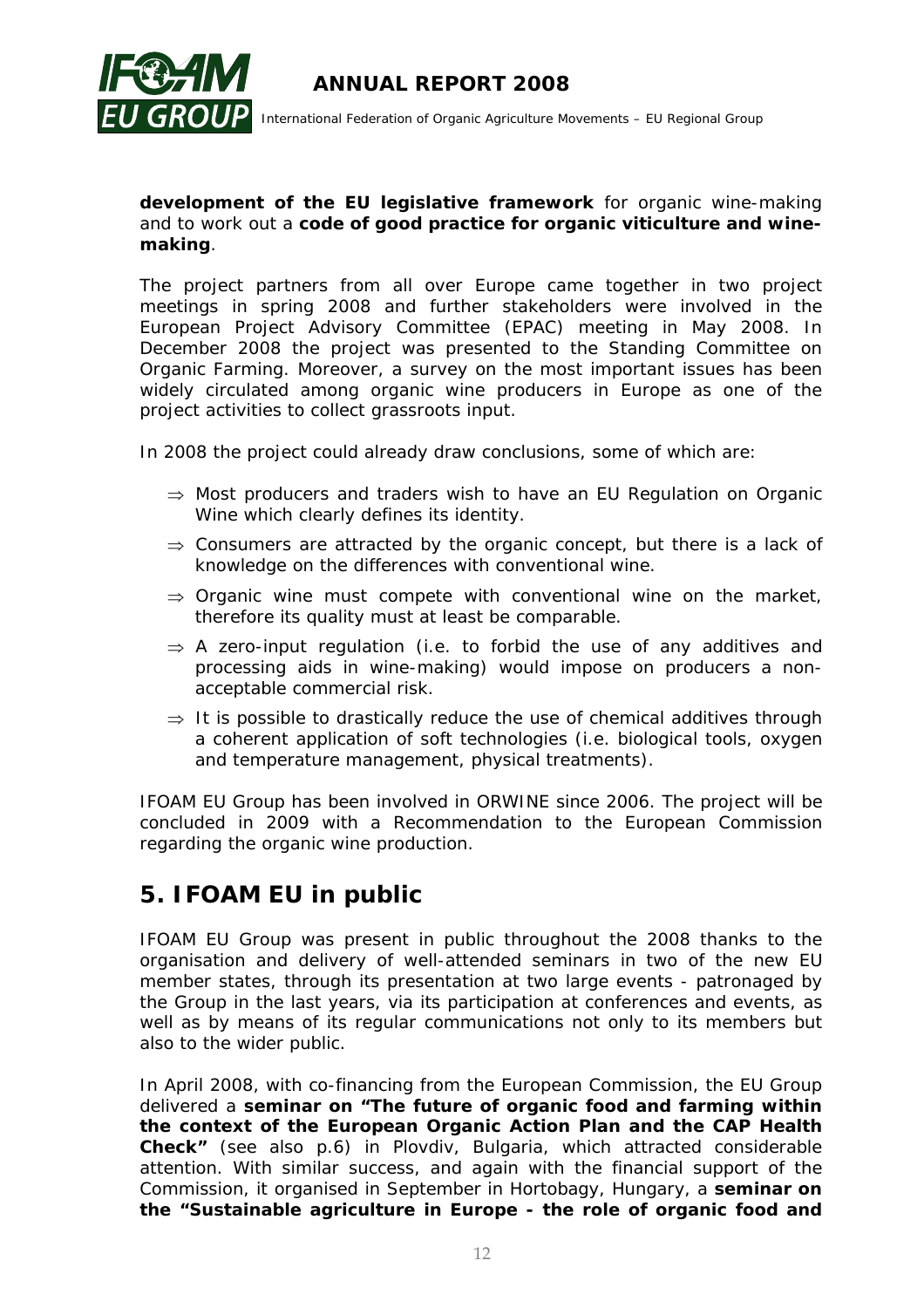

 *International Federation of Organic Agriculture Movements – EU Regional Group*

**farming and its political framework"** *(p.6)*. Organising the seminars in different countries had the added value of putting the organic farming into the focus of different audiences. Both seminars were concluded with public presentations and press conferences to inform the local public on the seminar results.

Throughout the year IFOAM EU Group was **patron of three events: the 3rd International Meeting on Processing and Marketing of Organic Food** – better known as the Organic Marketing Forum, which took place in the end of May in Warsaw, Poland. In continuing an established partnership, it was also a **patron of the 8<sup>th</sup> Bioacademy** in the Czech Republic later in the year. Both events were major come-togethers for the organic movements in Europe (with a focus on the cooperation between the East and West of Europe). The Group patronaged as well **the 14th International Conference on Organic Fruit Growing - Ecofruit**. At all events IFOAM EU was present in various ways – through speeches and presentations as well as with abundance of information material.

In April the Director of IFOAM EU Marco Schlüter took part in the **"International Conference on the Organic Sector Development in Central/Eastern European and Central Asian countries"** in Kyiv, Ukraine.

As always, IFOAM EU Group put a significant effort into its presentation at the biggest event for the organic sector in Europe – **BioFach 2008**, and the **Green Week** in Brussels - traditionally organised by the European Commission in June as an opportunity for the 'green organisations' to exchange information and present developments and work efforts.



Left photo: the EU Environmental Commissioner Stavros Dimas was one of the many visitors to the stand of IFOAM EU Group at the European Commission during Green Week 2008. On the picture he is in the company of the Project Coordinator of IFOAM EU Lena Wietheger. Right photo from left to right: Michaela Senek, a trainee at IFOAM EU in 2008, with a representative of one of the sponsors of the stand.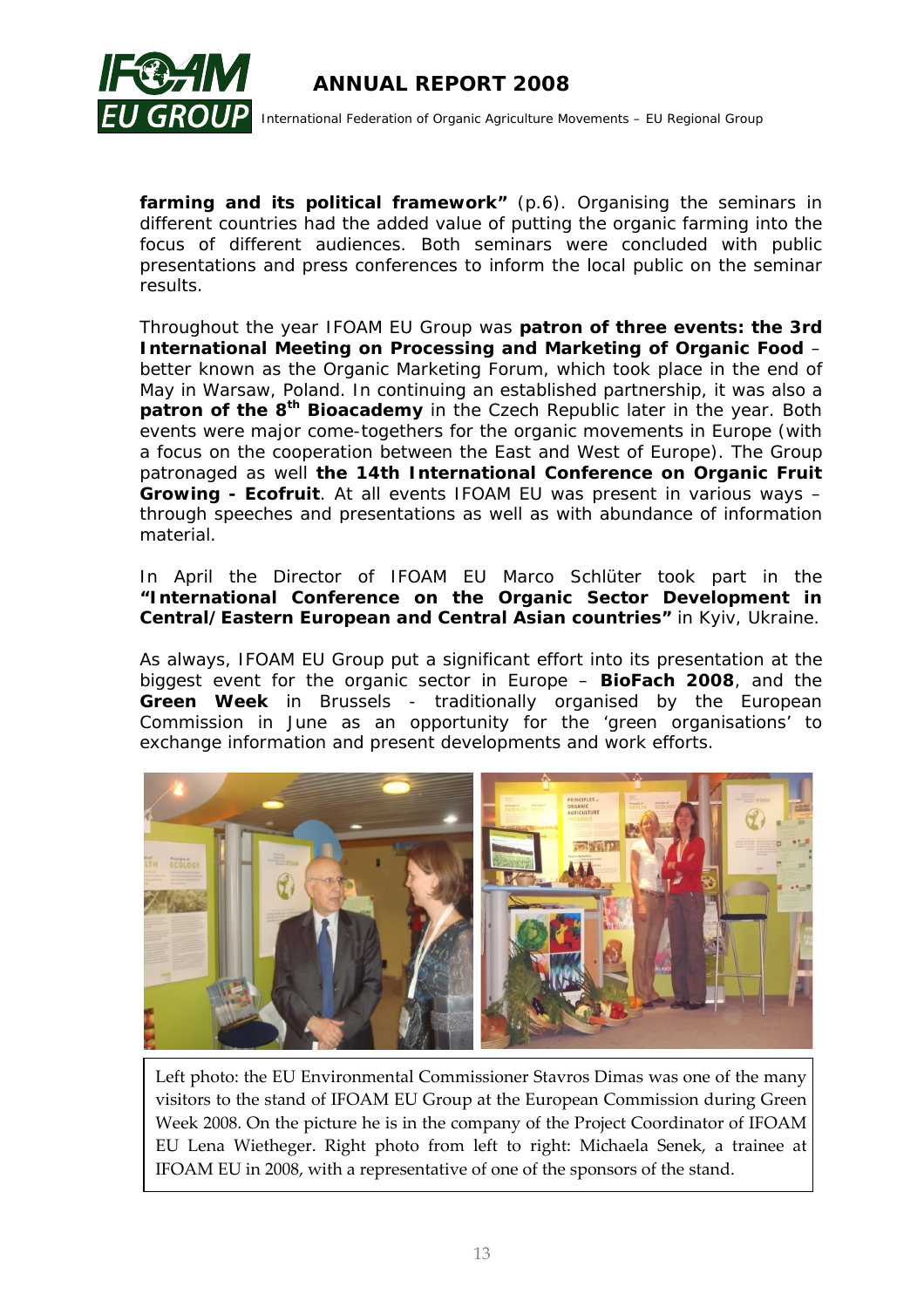

# *6. Finance*

Despite, the limited resources, the finances of the IFOAM EU Group were as a whole successful in 2008 and allowed for the implementation of the activities of the Group. During the year a substantial effort was put into the collection of the annual **membership fees** and the targeted amount of 140 000 euro was reached. Thanks to this success - and combined with the cost saving budget management, the year ended with increase of the reserves.

Further financing included **project grants** from the European Commission, **donations and financial contributions**:

- ⇒ Commission grants for the implementation of CAP information measures, which co-financed the seminars in Bulgaria and Hungary *(p.6 and 12)*
- $\Rightarrow$  Grants from the European Volunteers Service Programme (EVS)
- ⇒ ORWINE project grant
- $\Rightarrow$  Contributions for the establishment of the Technology Platform 'Organics' from the Software Foundation, the Schweisfurth Foundation, as well as the Heinrich Böll Foundation
- $\Rightarrow$  Contributions for the preparation of a Regulation info-Dossier from ARIZA, HiPP, Swedeponic Holding, Organic Food Finland, Freiland Puten, BNN, AgroBioTest, Bioekspert, SIPAL, DEBIO, GIMEL, ICEA, Georg Rosner, AGRANO (further contributions were expected in the beginning of the next year).
- ⇒ Donations from BioAustria and BioApfelforum.

In December 2008 the board of IFOAM EU Group approved the budget for 2009-2011 and a new financial concept.

During the year the Group took part in the meetings of the Financial Managers of the Green 10 network of environmental NGOs.

## *7. Staff development*

During 2008 in the Brussels office of the IFOAM EU Group worked as fixed staff: Marco Schlüter – Director of IFOAM EU Group, Lena Wietheger – Project Coordinator, Camilla Mikkelsen – Regulation Coordinator, Sevelina Todorova – Finance and Administration. The office hosted the Technology Platform Coordinator Eduardo Cuoco. IFOAM EU was also hosting organisation for two EVS-supported trainees – Monika Styczek and Andrzej Szeremeta. It also benefited from the support of four other trainees – Guillaume Coutelet, Angela Morell, Michaela Senek and Tomas Milar.